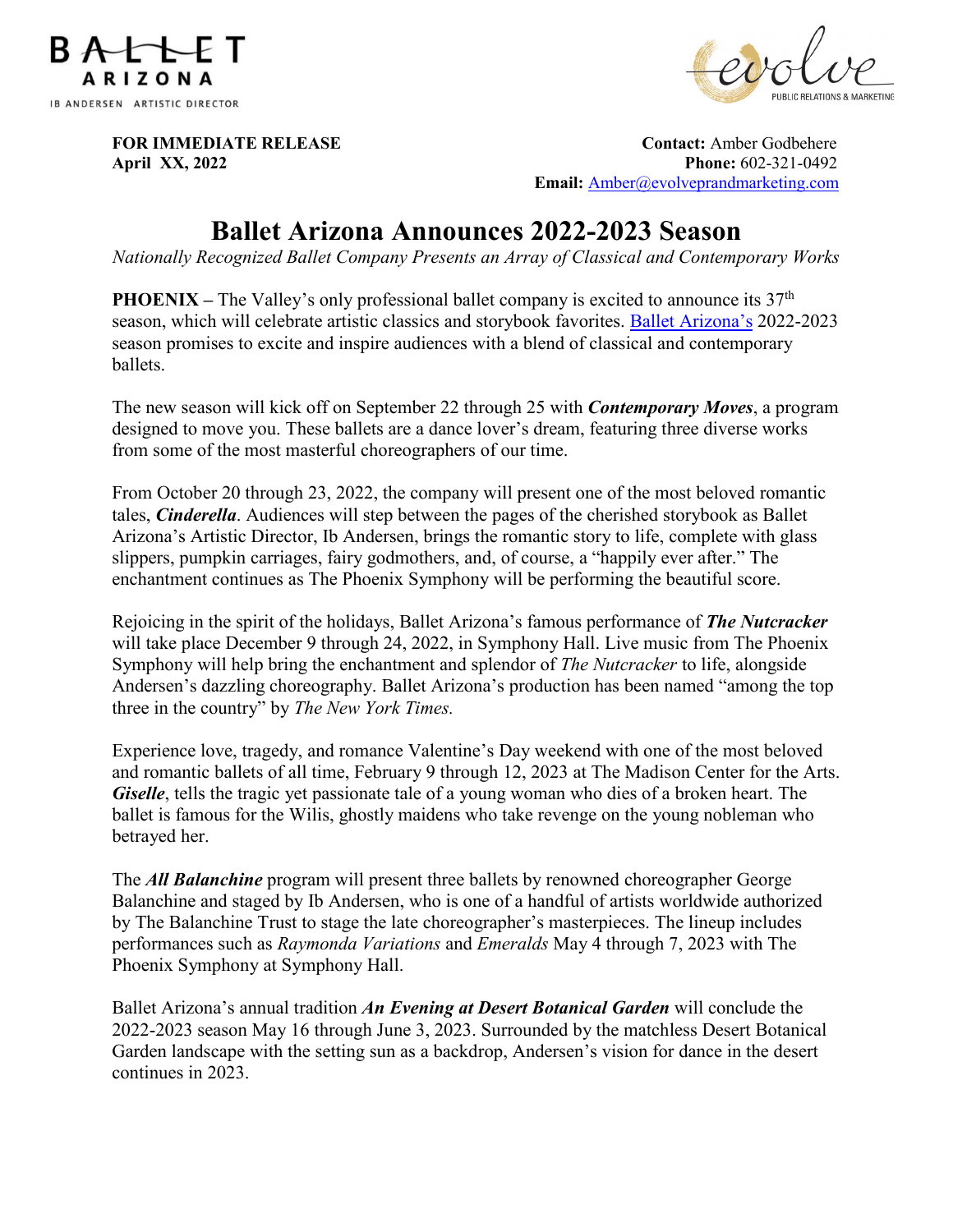



# **BALLET ARIZONA'S 2022-2023 SEASON**

#### *CONTEMPORARY MOVES: AN EVENING OF THREE BALLETS*

Sept. 22-25, 2022 Orpheum Theatre

Contemporary Moves celebrates masterful and diverse choreography, music, and tone with works from both emerging and celebrated choreographers. This vibrant program kicks off Ballet Arizona's 37<sup>th</sup> Anniversary season with an evening of three short but dynamic ballets, similar to a collection of short stories.

#### *CINDERELLA*

Oct. 20-23, 2022 With the Phoenix Symphony at Symphony Hall Choreography: Ib Andersen Music: Sergei Prokofiev

Ib Andersen's *Cinderella* vividly brings this romantic tale and its well-known characters from the pages of a beloved storybook to life on stage. His staging and choreography vividly delight audiences with the beauty and majesty of classical ballet, wrapped in the promise of "happily ever after," and generously sprinkled with a wonderful dose of humor.

#### *THE NUTCRACKER*

December 9-24, 2022 With the Phoenix Symphony at Symphony Hall Choreography: Ib Andersen Music: Peter Ilyitch Tchaikovsky

Ballet Arizona takes to the Symphony Hall stage in grand fashion with this holiday classic. Celebrate the joy and wonder of the season with Ib Andersen's *The Nutcracker* as Tchaikovsky's classical score is masterfully performed by The Phoenix Symphony. Follow Clara's wintry adventures as she battles mischievous mice and charms the Sugar Plum Fairy. Whether this is your first Nutcracker or your 101<sup>st</sup>, this heartwarming tradition never fails to enchant and draw smiles from all!

## *GISELLE*

Feb. 9-12, 2023 Madison Center for the Arts Choreography: Ib Andersen after Jean Corallie and Jules Perrot Music: Adolphe Adam

This ghost-filled, haunting masterpiece is one of the most beloved and romantic ballets of all time. *Giselle* tells the tragic yet passionate tale of a lovely young woman who dies of a broken heart. The ballet is famous for the Wilis, maiden spirits who take revenge on the young nobleman that betrayed Giselle. Achingly beautiful, *Giselle* is an enrapturing work of art that draws audiences in with themes of enduring love, tragedy, and romance.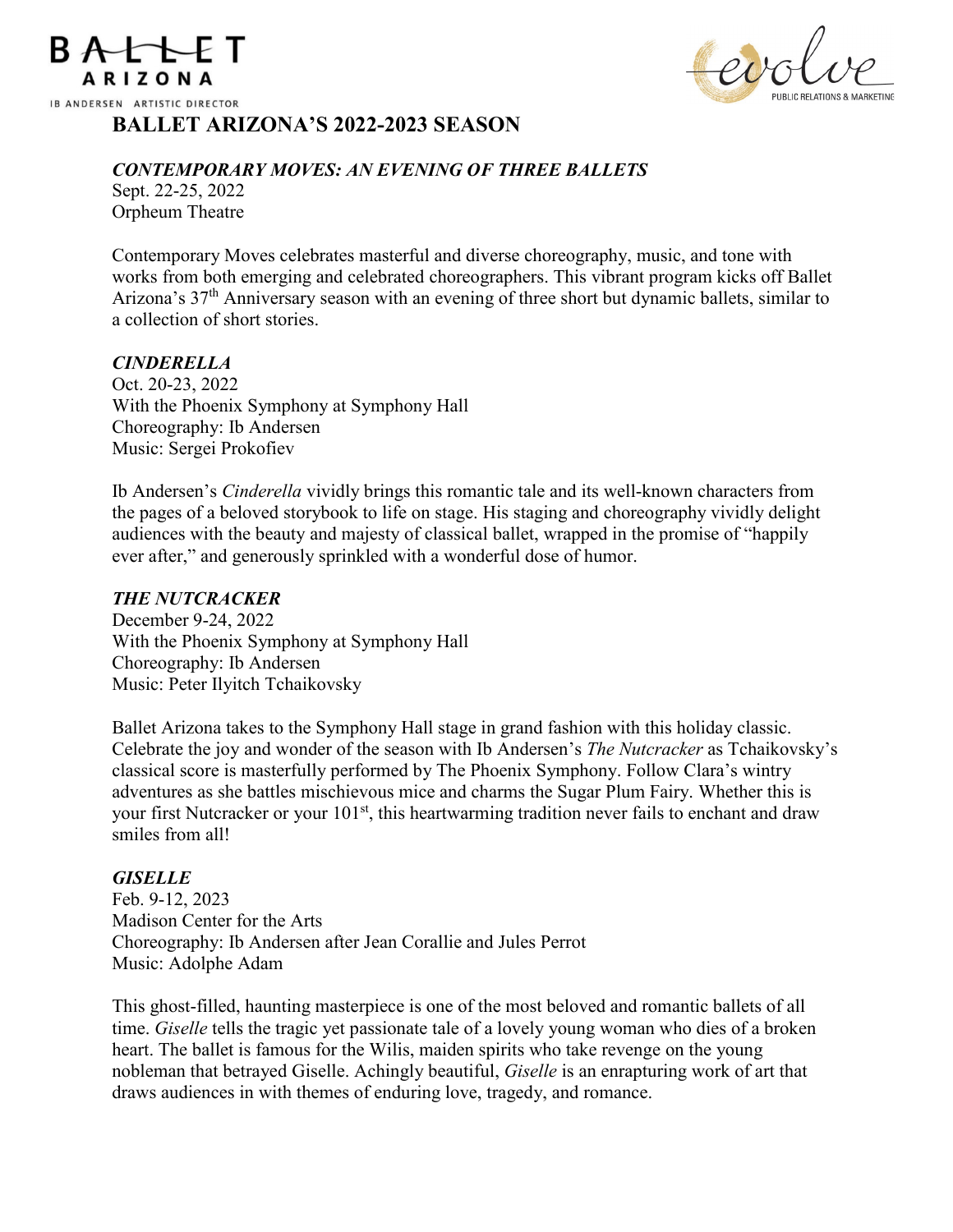



# *ALL BALANCHINE*

May 4-7, 2023 With The Phoenix Symphony at Symphony Hall Choreography: George Balanchine

#### *Raymonda Variations*

Music by Alexander Glazunov

Set to a melodic and enchanting musical score, Raymonda Variations is a bustle of precise ballet technique that materializes into a spectacle of dance with a succession of remarkable solos at its center.

#### *Emeralds*

Music by Gabriel Fauré

Emeralds evokes the elegance and romanticism of  $19<sup>th</sup>$  century ballet. With a lush score by Fauré and dancers dressed in Romantic-length tutus *Emeralds* also can be a window on the nostalgia inherent in much late 19th-century art, with its idealized view of the Middle Ages, chivalry, and courtly love.

#### *The Four Temperaments*

#### Music by Paul Hindemith

Breaking with convention, Balanchine's The Four Temperaments is an experimental work that portrays the medieval concept of the four personality types (Melancholic, Sanguinic, Phlegmatic, and Choleric). Brilliantly choreographed and filled with arresting solos and ensembles, The Four Temperaments introduced new possibilities for ballet that continue to challenge dancers and audiences equally.

## *AN EVENING AT THE DESERT BOTANTICAL GARDEN*

May 16 – June 3, 2023 Desert Botanical Garden Tuesday through Saturdays, 8pm nightly Choreography: Ib Andersen

From the choreographer that brought you masterpieces such as *Eroica, Topia,* and *The Four Seasons*, – *An Evening at the Desert Botanical Garden* promises a spectacular experience that is uniquely Arizonan.

Surrounded by the matchless desert landscape with the setting sun as a backdrop, Ib Andersen's vision for dance in the desert continues in 2023. Expect the unexpected as Ballet Arizona evolves, takes chances, and challenges the boundaries of contemporary ballet in the desert that we call our home.

#### **Ballet Arizona**